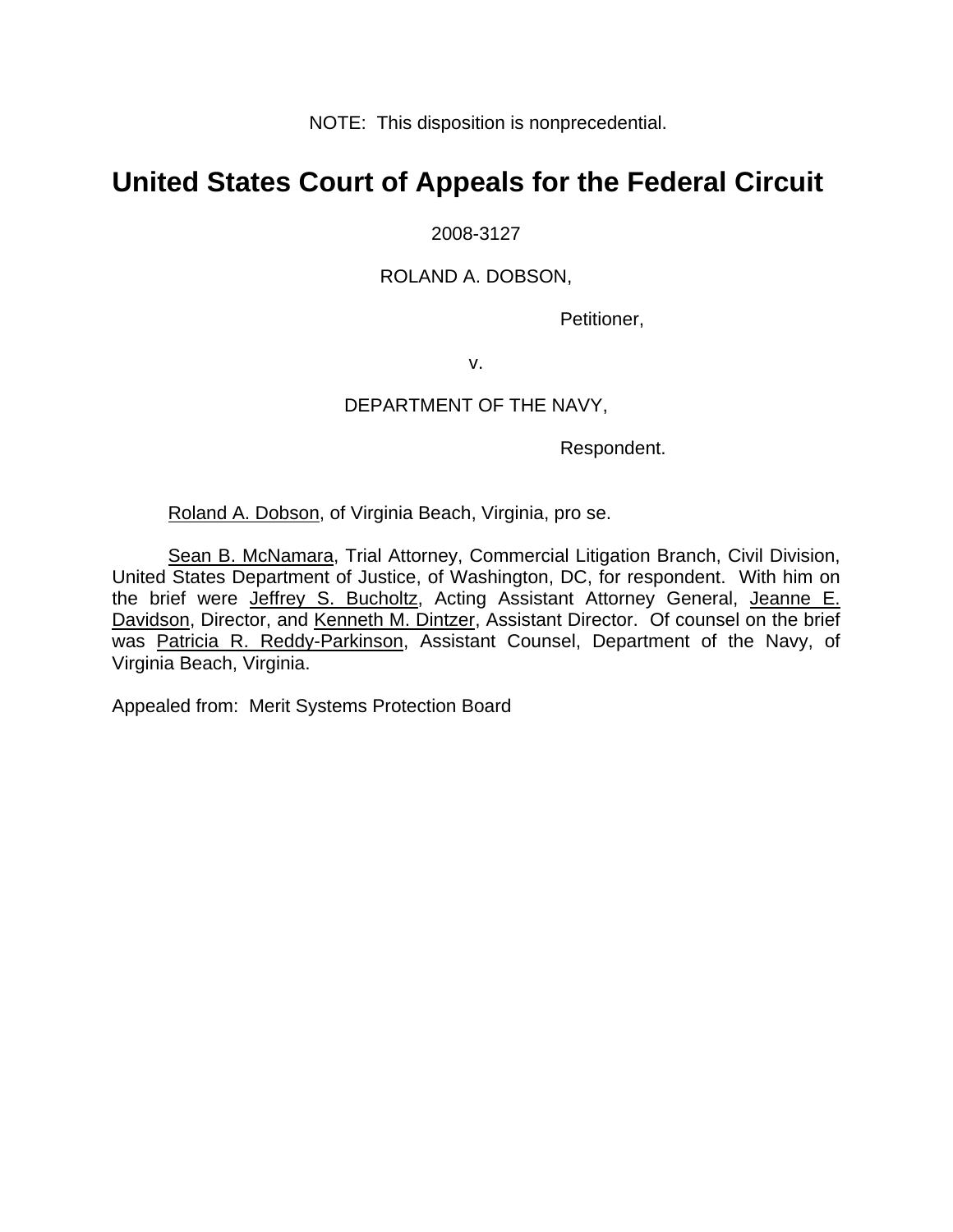NOTE: This disposition is nonprecedential.

# **United States Court of Appeals for the Federal Circuit**

2008-3127

#### ROLAND A. DOBSON,

Petitioner,

v.

# DEPARTMENT OF THE NAVY,

Respondent.

Petition for review of the Merit Systems Protection Board in DC0432070408-I-1.

\_\_\_\_\_\_\_\_\_\_\_\_\_\_\_\_\_\_\_\_\_\_\_\_\_\_\_

\_\_\_\_\_\_\_\_\_\_\_\_\_\_\_\_\_\_\_\_\_\_\_\_\_\_\_

DECIDED: July 21, 2008

Before LOURIE, BRYSON, and PROST, Circuit Judges.

PER CURIAM.

#### **DECISION**

Roland A. Dobson appeals the final decision of the Merit Systems Protection Board, which affirmed his removal from his position with the Department of the Navy for unacceptable performance. We affirm.

#### **BACKGROUND**

Mr. Dobson worked as a human resources specialist at the Navy's Military Sealift Command in Virginia Beach, Virginia. In 2005, Mr. Dobson was sent a letter of caution about his job performance, and in 2006 he was placed on a performance improvement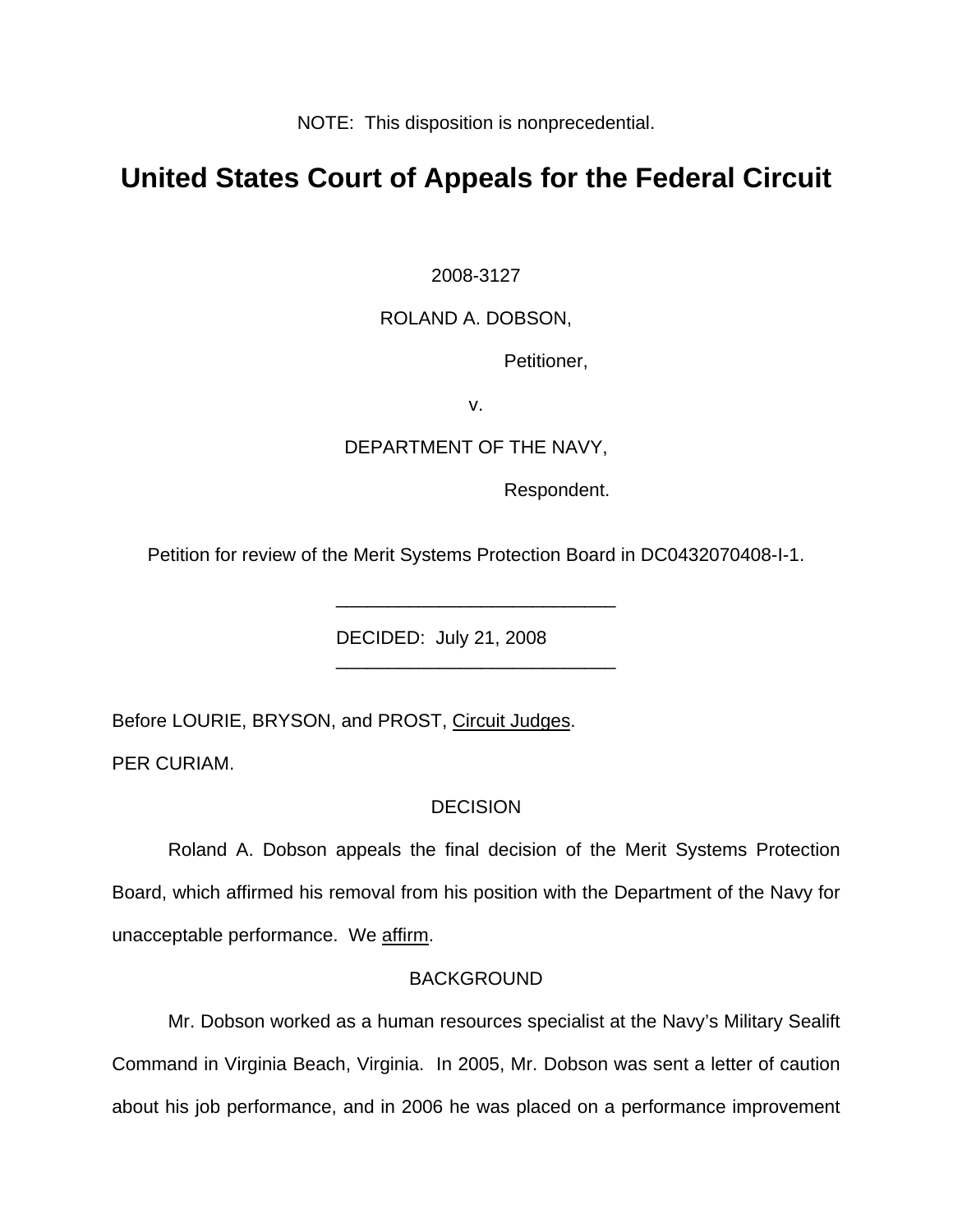plan ("PIP"). The plan included a description of Mr. Dobson's past job performance problems, how Mr. Dobson could improve his work, and the details of how he would be monitored during a 60-day evaluation period.

At the end of the monitoring period, the Navy proposed to remove Mr. Dobson based on five violations of "critical element #2" of the performance appraisal system.

That element set forth the following requirements:

Accepts work assignments, properly follows instructions, uses technical knowledge, applies skills and plans, organizes and works effectively and efficiently to produce products and/or services of good quality in a timely and responsive manner. Anticipates and analyzes problems and determines solutions that include improvement of work processes. Promotes teamwork: works well with others and takes responsibility as either a team leader or team member as required.

After Mr. Dobson had an opportunity to respond to the notice, the Navy removed him for unacceptable performance.

Mr. Dobson appealed his removal to the Board. Following a hearing, the administrative judge who was assigned to the appeal upheld Mr. Dobson's removal. The full Board denied a petition for review. Mr. Dobson now petitions for review by this court.

# **DISCUSSION**

1. Citing the Board's decision in Johnson v. Department of the Interior, 87 M.S.P.R. 359 (2000), Mr. Dobson first argues that the PIP was invalid because it held him to an impermissible "absolute" standard of performance. However, this court has disapproved the line of Board decisions that includes Johnson on the ground that chapter 43 of Title 5, which governs performance appraisals of federal employees and adverse actions based on unacceptable performance, does not prohibit the use of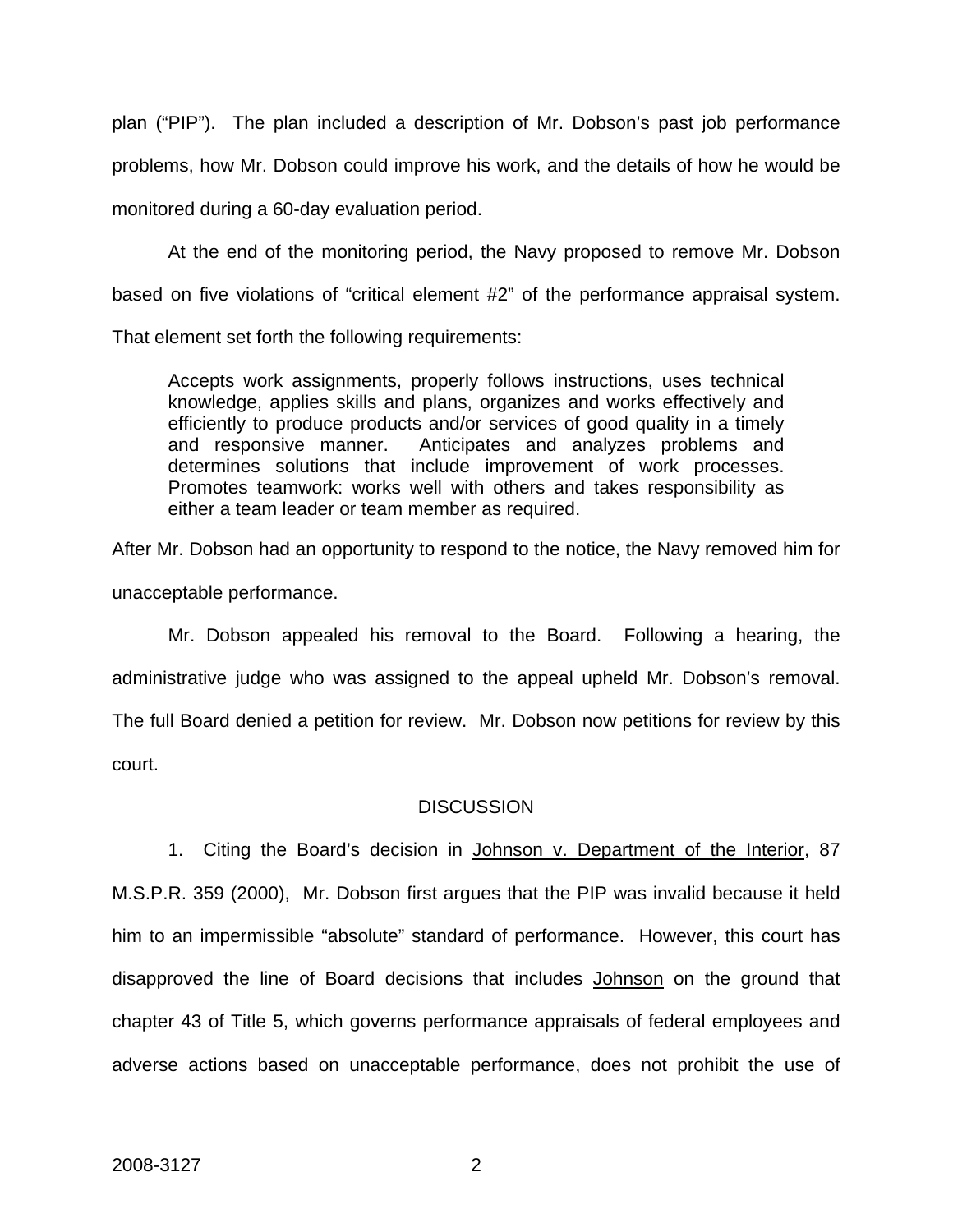absolute standards. Guillebeau v. Dep't of the Navy, 362 F.3d 1329, 1337 (Fed. Cir. 2004).

Guillebeau emphasizes that performance standards must be "reasonable, based on objective criteria, and communicated to the employee in advance." 362 F.3d at 1337. The court added that by holding that there is no strict bar to absolute performance standards, it did not mean to suggest "that an agency may adopt an unreasonable standard or that absolute performance standards are always reasonable." Id.The court made clear, however, that a demanding standard is not necessarily an unreasonable one. Indeed, even in Johnson, on which Mr. Dobson relies, the Board upheld a performance standard system that permitted the employee to receive no more than four customer complaints during her evaluation period. 87 M.S.P.R. at 366-67. In this case, Mr. Dobson was presented with a list of criteria describing critical element #2, and he was allowed two errors. Although he objects to that standard, he has not presented any specific argument as to why that number of errors, although small, represented an unreasonable error rate, nor has he provided any reason to believe that the required level of performance was unobtainable.

2. Mr. Dobson argues that the PIP was invalid because critical element #2 was too vague. He contends that the Navy simply used part of his position description rather than a standard explicitly designed for evaluation purposes. The administrative judge concluded that the part of the PIP that Mr. Dobson was charged with violating, critical element #2, was valid, stating that "the evidence of record does not show, and the appellant has not established, that the cited performance element and associated performance standard was vague, unreasonable, improper, and/or unattainable."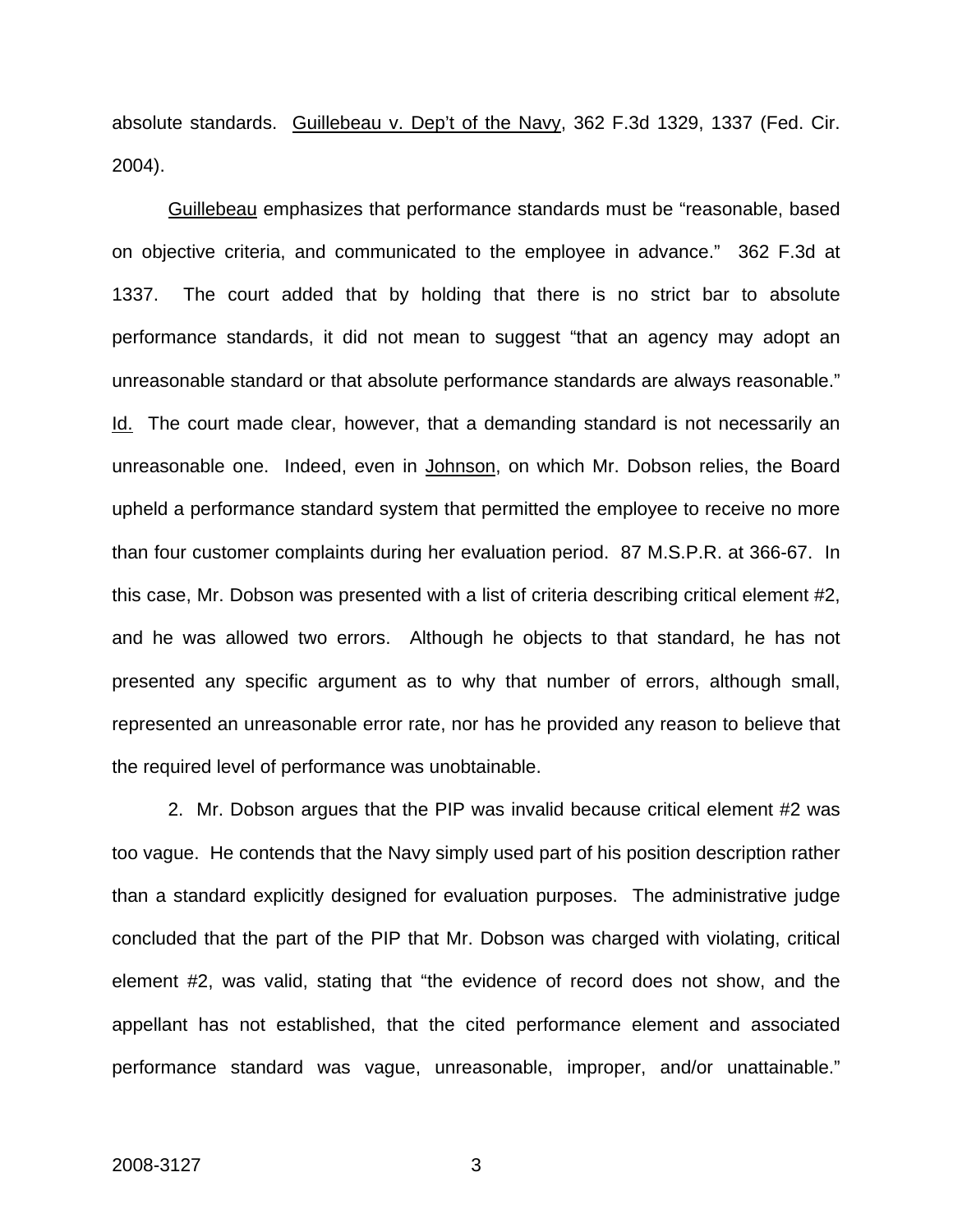Moreover, the administrative judge noted that "[p]erformance elements and standards may be derived from the employee's official position description." The administrative judge also found that Mr. Dobson had never asked his supervisors for clarification of any of the elements, although he was given several opportunities to do so. Accordingly, we reject Mr. Dobson's argument that the Board erred in concluding that the PIP was invalid on the ground that it was too vague.

In his reply brief, Mr. Dobson directs this court's attention to several Board decisions to support his assertion that the PIP was impermissibly vague. See Smith v. Dep't of Veterans Affairs, 59 M.S.P.R. 340 (1993) ("Smith I"); Burroughs v. Dep't of Health & Human Servs., 49 M.S.P.R. 644 (1991); Smith v. Dep't of Energy, 49 M.S.P.R. 110 (1991) ("Smith II"); Shuman v. Dep't of the Treasury, 23 M.S.P.R. 620 (1984). However, Smith I is among the cases that were disapproved by Guillebeau, discussed above. Shuman addresses only the right of an employee to present evidence as to whether performance standards were been adequately communicated, 23 M.S.P.R. at 632-33, and Mr. Dobson does not allege that he was precluded from presenting any such evidence.

The remaining two cases address the issue of vagueness, but they do not warrant overturning the Board's findings in this case. In Smith II, the Board affirmed the administrative judge's determination that the use of the word "sometimes" in a standard for marginally acceptable performance was impermissibly vague. 49 M.S.P.R. at 116. By contrast, in this case the administrative judge found that critical element #2 was not impermissibly vague, and the holding in **Smith II** provides no basis for overturning that highly factual inquiry as a matter of law, especially given the differences between the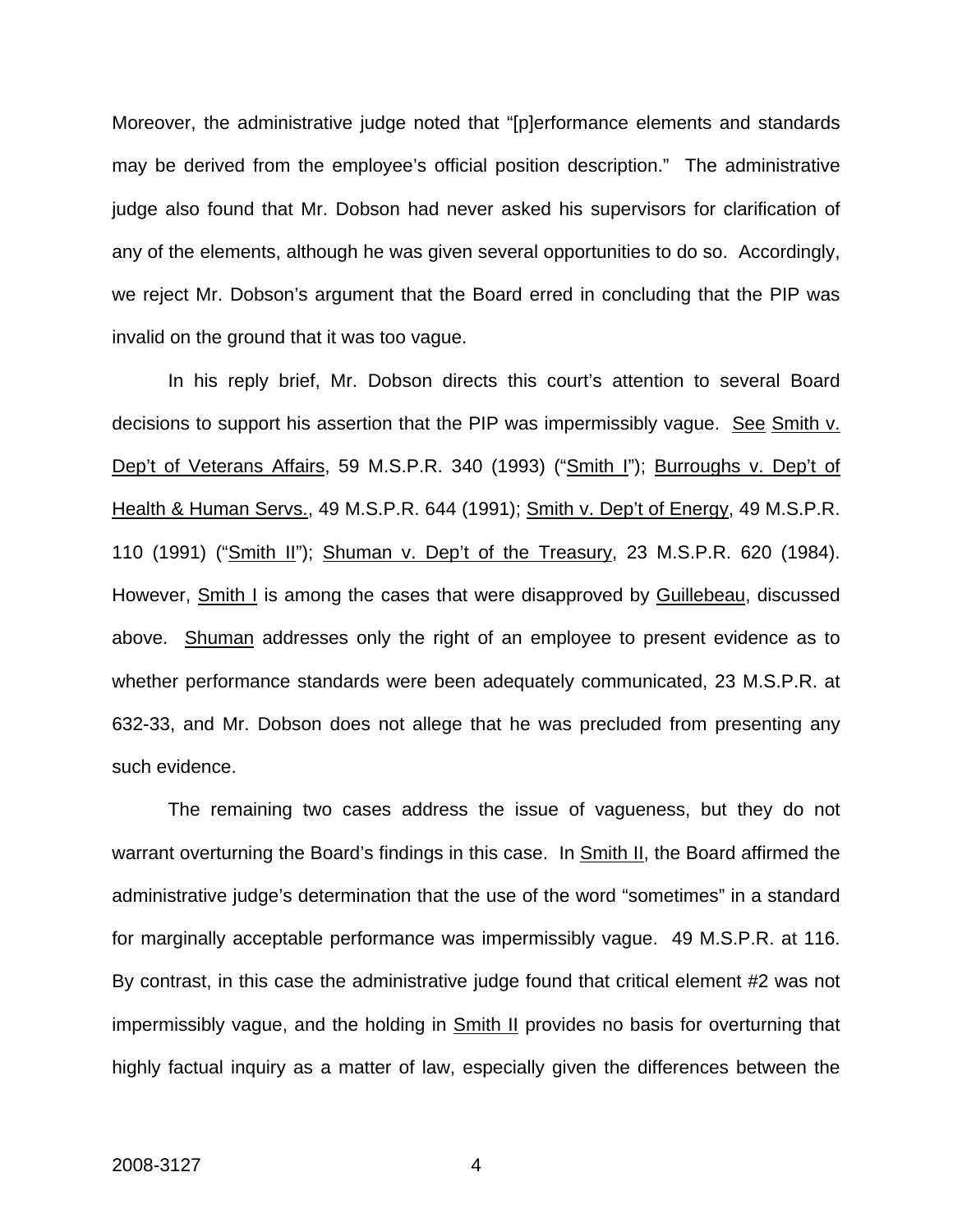standard in that case and the one at bar, which notably does not use any word such as "sometimes." In Burroughs, the Board determined that the performance improvement plan identified unacceptable performance through the use of negative terms rather than identifying the conduct that was necessary to achieve minimally acceptable performance. 49 M.S.P.R. at 650-51. In this case, the Board concluded that critical element #2 identified what was required for acceptable performance. Accordingly, Burroughs does not warrant overturning the Board's decision.

3. Mr. Dobson asserts that his removal must be overturned because his supervisors "did not fully comprehend" the performance appraisal system, and that they did not communicate it to him adequately. In his reply brief, Mr. Dobson further develops that argument, citing Jimenez-Howe v. Department of Labor, 35 M.S.P.R. 202 (1987), and Smith II. In Jimenez-Howe, the Board explained that the communication requirement would be satisfied if the agency communicated "to the employee the standards he must meet in order to be evaluated as demonstrating performance at a level which is sufficient for retention" and that agencies "may give sufficient specificity to their performance standards by written and oral instructions to meet the statutory requirements." 35 M.S.P.R. at 207-08 (internal quotation marks omitted); see also Smith II, 49 M.S.P.R. at 116-17 ("an agency must communicate to the employee performance standards that are sufficiently specific to provide the employee with a firm benchmark toward which to aim his performance, and not an elusive goal that the agency may find the employee met or failed to meet at its pleasure"). In Mr. Dobson's case, the Board found that Mr. Dobson's supervisors understood the standards and that they attempted to communicate them to Mr. Dobson through the performance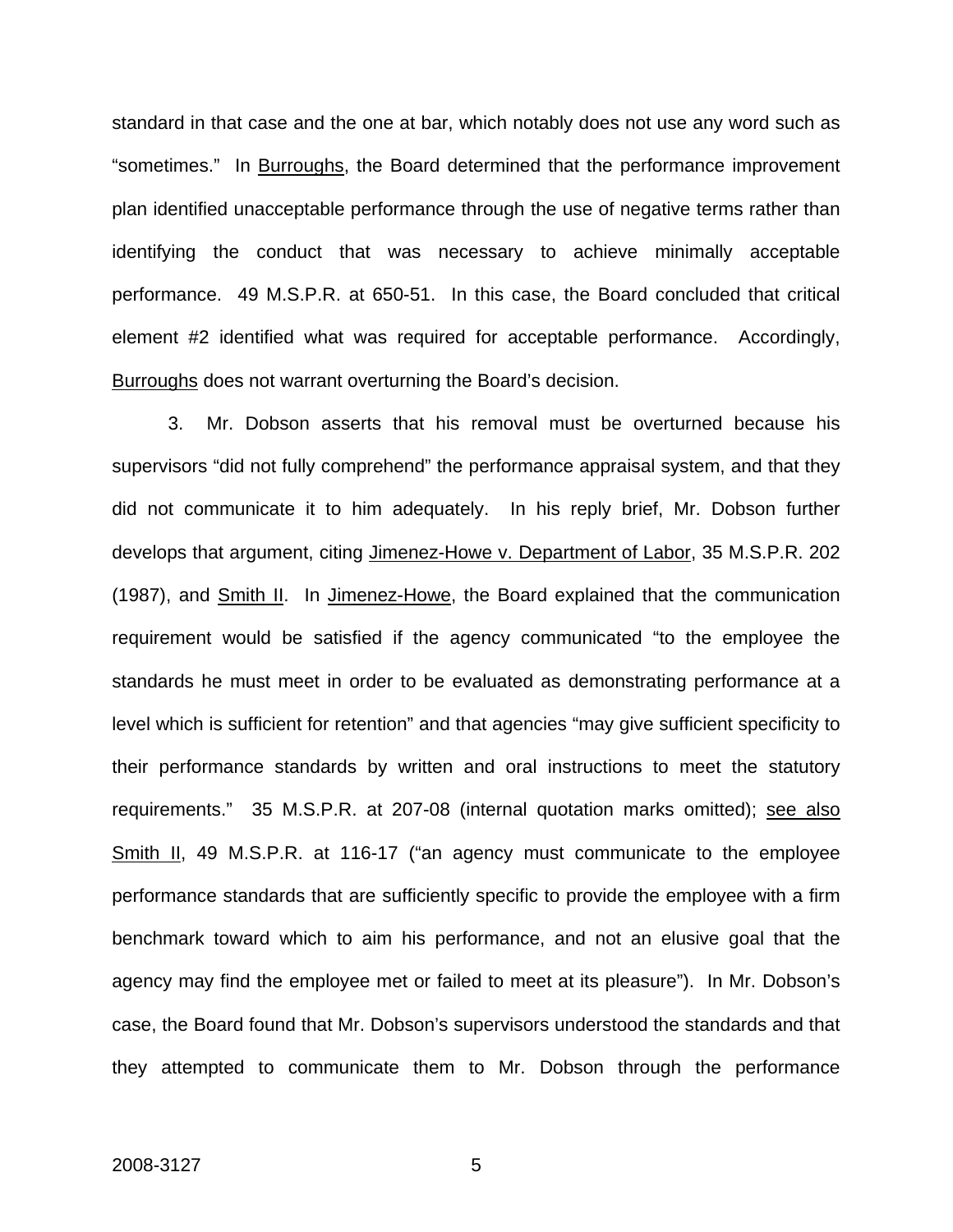improvement plan and through verbal communication from his first-level supervisor. Mr. Dobson's arguments do not undermine those findings made by the Board, which are supported by substantial evidence.

4. Mr. Dobson argues that it was unclear whether there were "two, three, or four critical elements." As we noted above, Mr. Dobson's removal was based only on critical element #2, and therefore this argument, which goes to the structure of the performance plans in general, is not directly pertinent to Mr. Dobson's removal. The administrative judge noted that the performance plans given to some employees listed four critical elements even though their titles stated that there were only three. Mr. Dobson's plan did not contain that error, however. His argument therefore presents no basis for reversal.

5. Mr. Dobson next claims that the Navy never presented proof that the performance plan or the acceptable error rate under that plan was ever submitted to a human resources specialist for analysis. An agency's performance appraisal system must be approved by the Office of Personnel Management before the agency can seek to remove an employee for unacceptable performance under chapter 43. 5 U.S.C. § 4304(b)(1). There is, however, no requirement for a plan to be submitted to a human resource specialist. Mr. Dobson cites Daigle v. Department of Veterans Affairs, 84 M.S.P.R. 625 (1999), for the proposition that an "agency must establish their performance action is based on a valid performance standard as approved by OPM." That case, however, establishes the rule that an agency does not need to submit updated proof that its performance improvement plan was approved by the OPM unless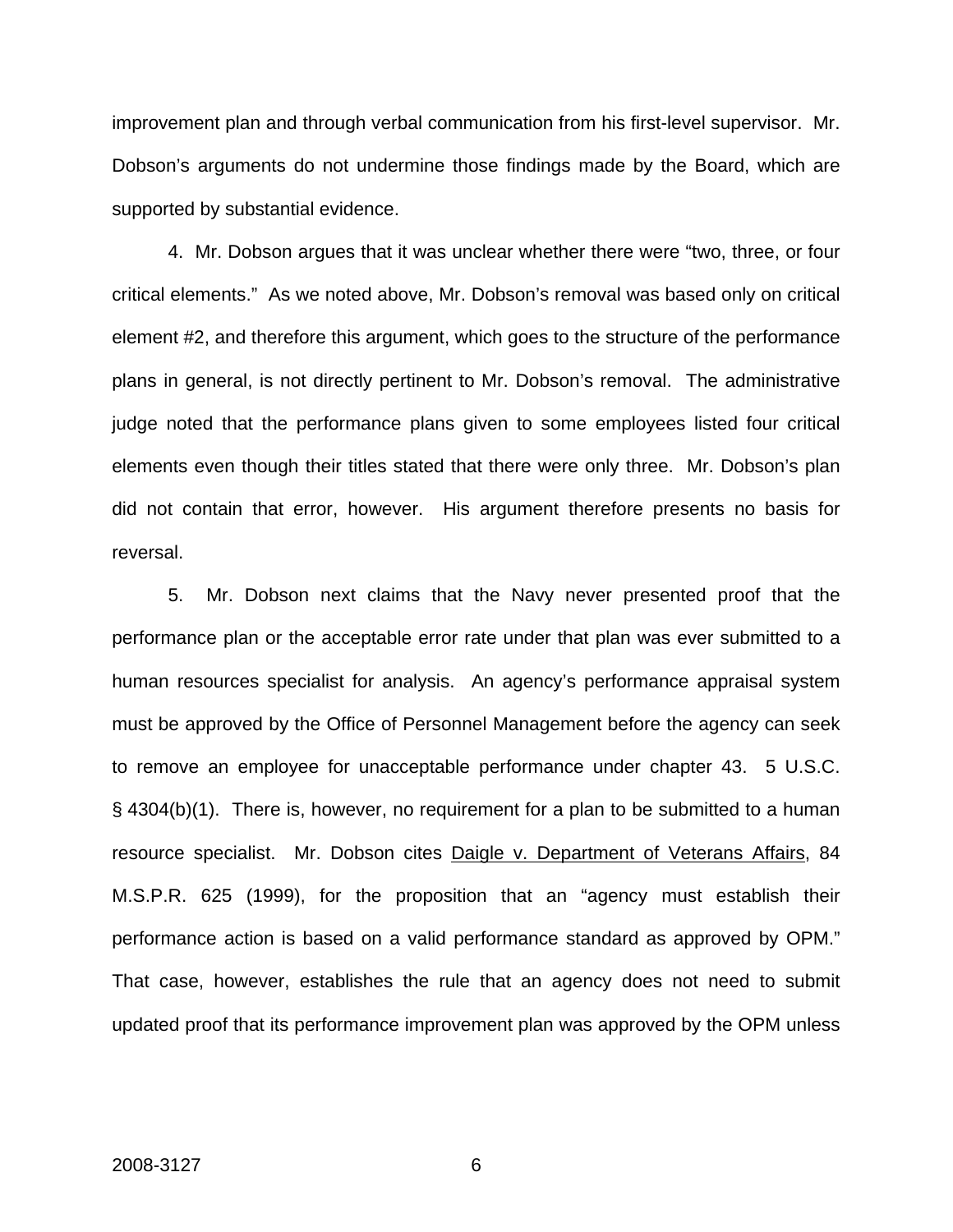approval is directly called into question during proceedings before the Board. The

Board explained that

[w]hile the agency's burden of proof was an important element in the early implementation of the new law, this case provides an opportunity to revisit the merits of continuing the current Board policy. Twenty years have passed since the enactment of the Civil Service Reform Act. There is no statutory requirement for renewing approval of an agency's performance appraisal system once in place, and we are unaware of any agency which has not received OPM approval of its performance appraisal system. Therefore, we conclude that it is no longer necessary to perpetuate an outmoded paperwork requirement.

Id. at 630-31. Daigle therefore modifies the rule described in the other case cited by Mr. Dobson, Stenmark v. Department of Transportation, 59 M.S.P.R. 462, 467-68 (1993), and only requires proof of OPM approval where such approval is contested before the Board. In this case, the Board determined that Mr. Dobson had not raised this issue. Because Mr. Dobson is therefore calling into question OPM approval for the first time on appeal, instead of before the Board itself, the cases Mr. Dobson cites are not relevant. In any event, this court will ordinarily not hear new arguments for the first time on appeal, Bosley v. Merit Sys. Prot. Bd., 162 F.3d 665, 668 (Fed. Cir. 1998), and thus Mr. Dobson has waived this issue.

6. Mr. Dobson argues that the five cited violations of critical element #2 do not support his removal. Regarding the first error, the Board found that Mr. Dobson was originally given an assignment on June 6, 2006, that his supervisor reminded him about it by email on June 23. During a subsequent meeting, Mr. Dobson claimed that he had forgotten about the task. On appeal, Mr. Dobson argues that he was never given a due date for the assignment, so it could not technically be "late." He also argues that because the original assignment was dated June 6, and his performance review period did not start until June 23, any alleged error took place outside the review period.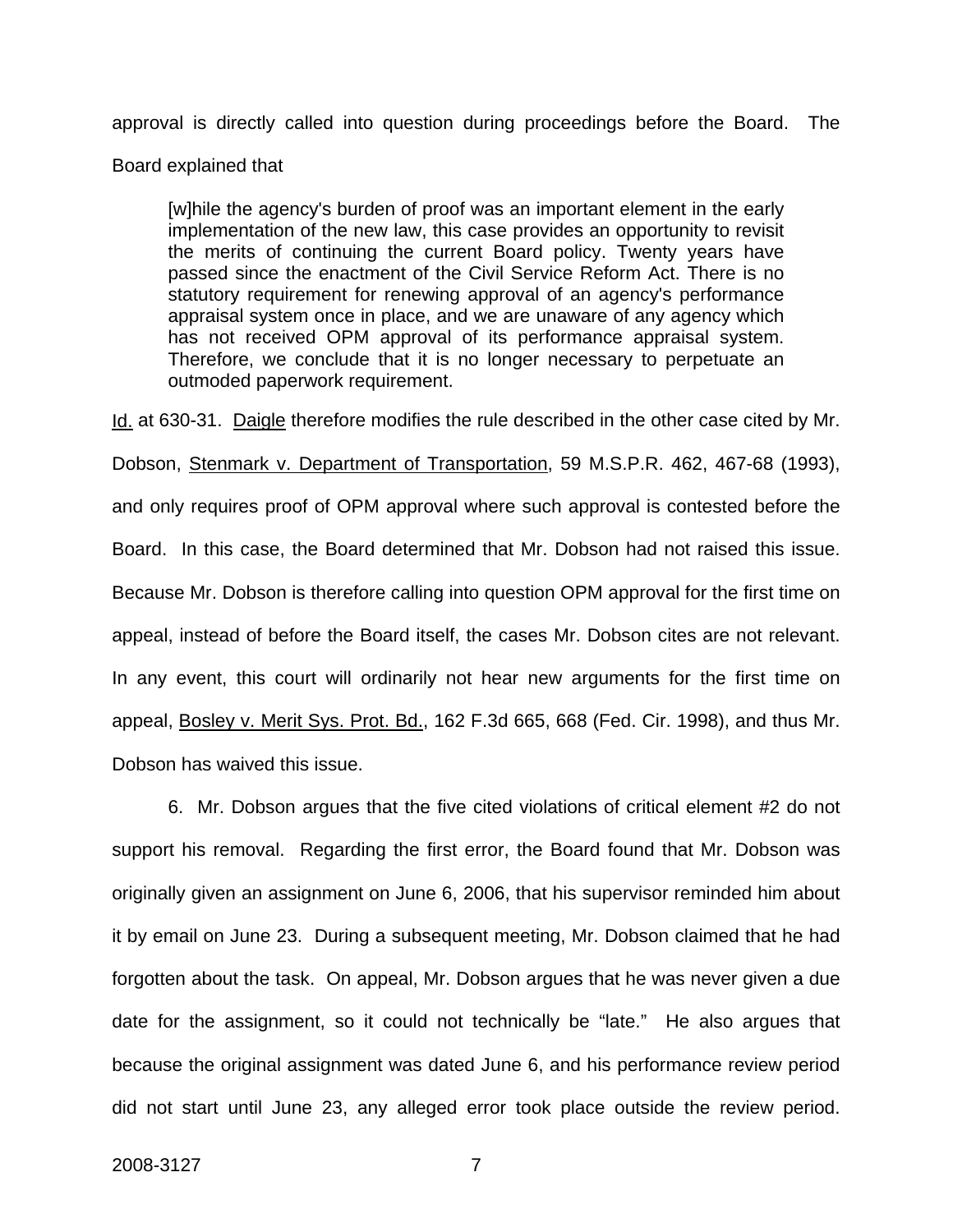However, one of the requirements of critical element #2 was that work be completed "in a timely and responsive manner," and the Board's determination that Mr. Dobson's performance on that requirement fell short is supported by evidence on the record that Mr. Dobson forgot about the assignment and needed to be reminded of it. Although the initial task was assigned on June 6, the error of Mr. Dobson's continued nonperformance took place during the review period.

Mr. Dobson also argues that error number 4, which involved a job announcement, should not count against him because he was "told to amend the [job] announcement and he did." The notice of proposed removal, however, specifies that Mr. Dobson was instructed to amend the job announcement in a specific way, and that he failed to follow those instructions. Likewise, Mr. Dobson claims that error number 5 should not count against him because he recalled an improperly sent email less than one minute after it was initially sent. Although the error may have been corrected, Mr. Dobson's supervisors were concerned that such mistakes undermined the credibility of the office. The Board reviewed each of those errors and found that Mr. Dobson admitted making them, even though he protested that they were not sufficient to justify his removal. We hold that the Board's decision upholding those errors as constituting violations of critical element #2 is supported by substantial evidence.

Mr. Dobson argues that error number 2 and error number 3 took place outside of the review period. For error number 2, the proposed notice states that on June 25, 2006, Mr. Dobson's supervisor became aware that Mr. Dobson had incorrectly promoted a sailor. The notice does not state when Mr. Dobson made the entry that led to the incorrect promotion. Likewise, the notice does not state when Mr. Dobson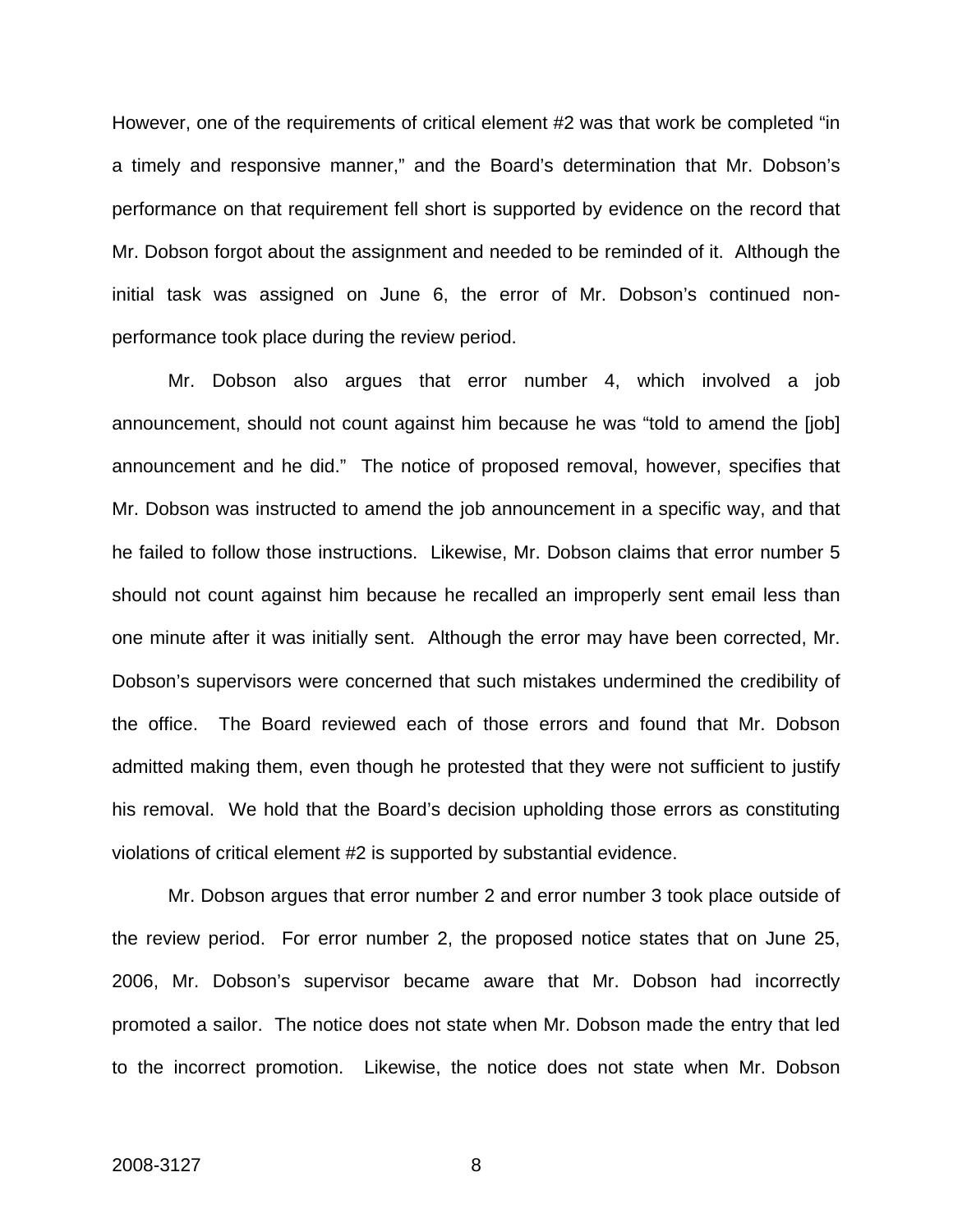committed error number 3, but simply states that the matter was brought to Mr. Dobson's attention on July 14. The government's brief does not identify anywhere in the record where the dates of the commission of the errors can be found. Accordingly, we have not considered those errors as counting towards the two necessary for a violation of critical element #2 under the PIP. (Mr. Dobson additionally argues that those errors should have been counted as violations of critical element #4 rather than critical element #2, but given our holding that the evidence does not show that the errors occurred during the PIP period, we do not need to reach that issue.) Although those errors may have been improperly included, their inclusion is harmless because the three errors previously discussed adequately support the removal action, which required only two errors.

7. Mr. Dobson further claims that the administrative judge failed to consider various factual allegations. Mr. Dobson claims that the Board did not consider that he had more than "30 years of excellence in government and military service" and that "all was well" as of his November 2005 midyear review. The Board provided a detailed analysis of why the Navy's removal of Mr. Dobson was justified based on documented performance deficiencies during his 60-day evaluation period. Although Mr. Dobson may have performed at a satisfactory level during most of his career, the Navy was concerned that his performance had deteriorated. Under the rules applicable to performance improvement plans, only Mr. Dobson's performance during the 60-day evaluation period was relevant to the Board's analysis and decision.

8. Mr. Dobson argues that the Board failed to consider his claims of a hostile work environment. However, this court lacks jurisdiction to consider claims of